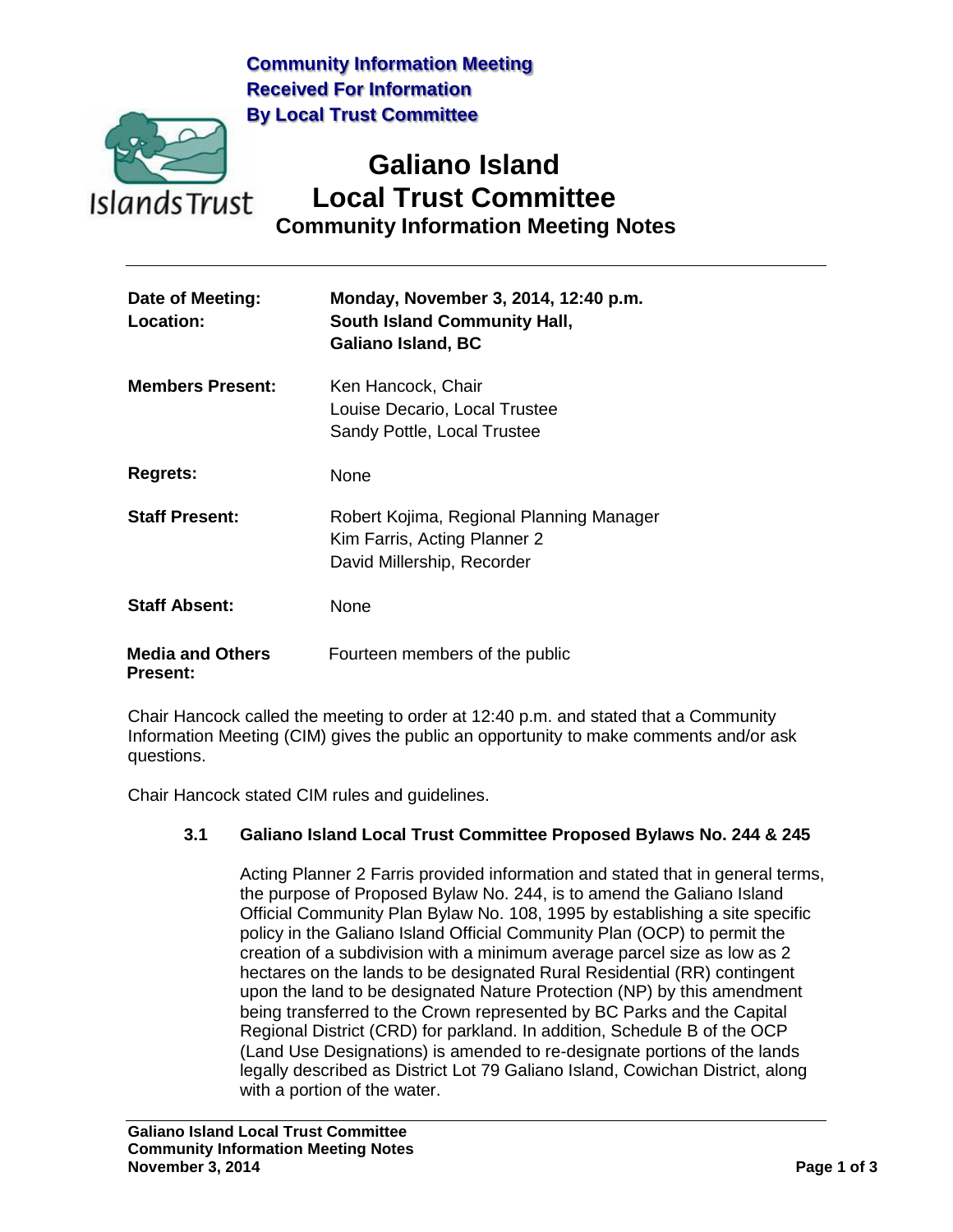Acting Planner 2 Farris stated that in general terms, the purpose of Proposed Bylaw No. 245, is to amend the Galiano Island Land Use Bylaw No. 127, 1999 by establishing a site specific regulation in the RR zone that would permit the creation of a 5 lot subdivision with a minimum average parcel size as low as 2 hectares on the lands to be rezoned RR, contingent upon the land to be rezoned NP and Park (P) being transferred to the Crown represented by BC Parks and the CRD respectively for parkland. In addition, Schedule B of the Land Use Bylaw (LUB) (Zoning Map) would be amended to rezone portions of the lands legally described as District Lot 79 Galiano Island, Cowichan District, along with a portion of the water.

Chair Hancock noted that GL-RZ-2013.1 applicant(s) Bowie Keefer and Landworks Consultant Kelly Gesner were in attendance and invited them to make comment.

Ms. Gesner presented a map and explained the intent/plans of application GL-RZ-2013.1, relating to Proposed Bylaws No. 244 & 245.

Chair Hancock invited the Trustees to ask questions.

Chair Hancock invited the public to make comment.

**Art Moses** asked Ms. Gesner about the map and which road is Bodega Beach Drive.

**Gary Coward** asked Ms. Gesner if there would be public access to the CRD parkland. He stated support for application GL-RZ-2013.1 and commented that process regarding community benefit(s) designation(s) needs to be addressed more clearly.

Ms. Gesner responded by confirming that there would be public access to the CRD parkland.

There was some discussion regarding:

- process regarding community benefit(s) designation(s);
- Provincial Approving Officer's approval process.

**Doug Latta** asked Ms. Gesner what the width of the road to the five lots would be.

Ms. Gesner responded that the width of the road dedication would be 10 metres (m) wide, Ministry of Transportation and Infrastructure (MoTI) compliant, emergency standards compliant and would have a hammerhead turnaround.

**Andrew Loveridge** asked Ms. Gesner why there are three sections to the park parcels.

Ms. Gesner responded that that two parcels would be park (CRD and BC Parks).